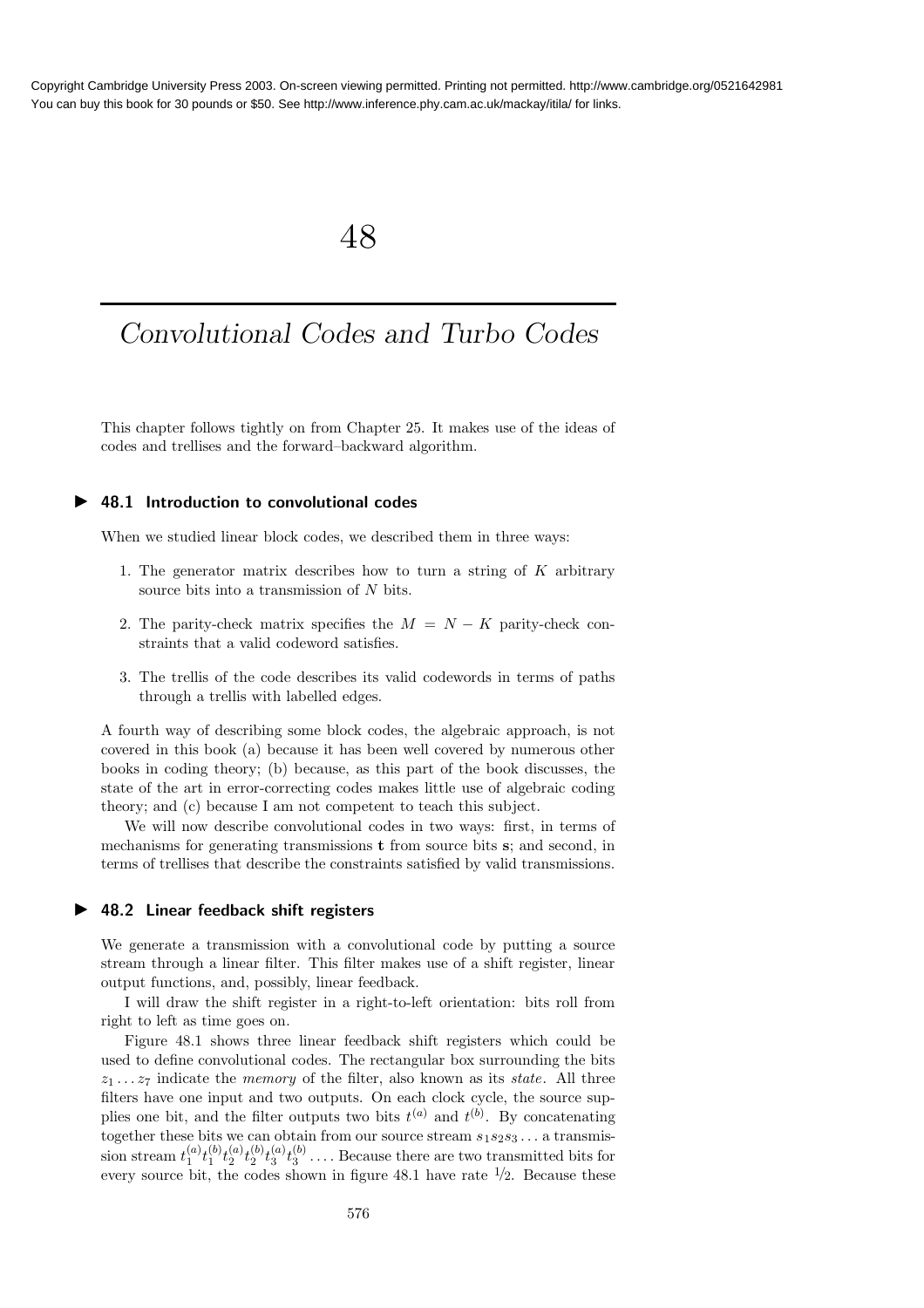#### 48.2: Linear feedback shift registers 577



Figure 48.1. Linear feedback shift registers for generating convolutional codes with rate 1/2. The symbol  $\langle \overline{\text{D}} \rangle$  indicates a copying with a delay of one clock cycle. The symbol ⊕ denotes linear addition modulo 2 with no delay.

filters require  $k = 7$  bits of memory, the codes they define are known as a constraint-length 7 codes.

Convolutional codes come in three flavours, corresponding to the three types of filter in figure 48.1.

#### Systematic nonrecursive

The filter shown in figure 48.1a has no feedback. It also has the property that one of the output bits,  $t^{(a)}$ , is identical to the source bit s. This encoder is thus called systematic, because the source bits are reproduced transparently in the transmitted stream, and nonrecursive, because it has no feedback. The other transmitted bit  $t^{(b)}$  is a linear function of the state of the filter. One way of describing that function is as a dot product (modulo 2) between two binary vectors of length  $k + 1$ : a binary vector  $\mathbf{g}^{(b)} = (1, 1, 1, 0, 1, 0, 1, 1)$  and the state vector  $\mathbf{z} = (z_k, z_{k-1}, \ldots, z_1, z_0)$ . We include in the state vector the bit  $z_0$  that will be put into the first bit of the memory on the next cycle. The vector  $\mathbf{g}^{(b)}$  has  $g_{\kappa}^{(b)} = 1$  for every  $\kappa$  where there is a tap (a downward pointing arrow) from state bit  $z_{\kappa}$  into the transmitted bit  $t^{(b)}$ .

A convenient way to describe these binary tap vectors is in octal. Thus, this filter makes use of the tap vector 3538. I have drawn the delay lines from right to left to make it easy to relate the diagrams to these octal numbers.

#### Nonsystematic nonrecursive

The filter shown in figure 48.1b also has no feedback, but it is not systematic. It makes use of two tap vectors  $\mathbf{g}^{(a)}$  and  $\mathbf{g}^{(b)}$  to create its two transmitted bits. This encoder is thus nonsystematic and nonrecursive. Because of their added complexity, nonsystematic codes can have error-correcting abilities superior to those of systematic nonrecursive codes with the same constraint length.

| 11 101 011 |       |    |
|------------|-------|----|
|            | .l.l. | J. |
| 3          | 5     | 3  |

Table 48.2. How taps in the delay line are converted to octal.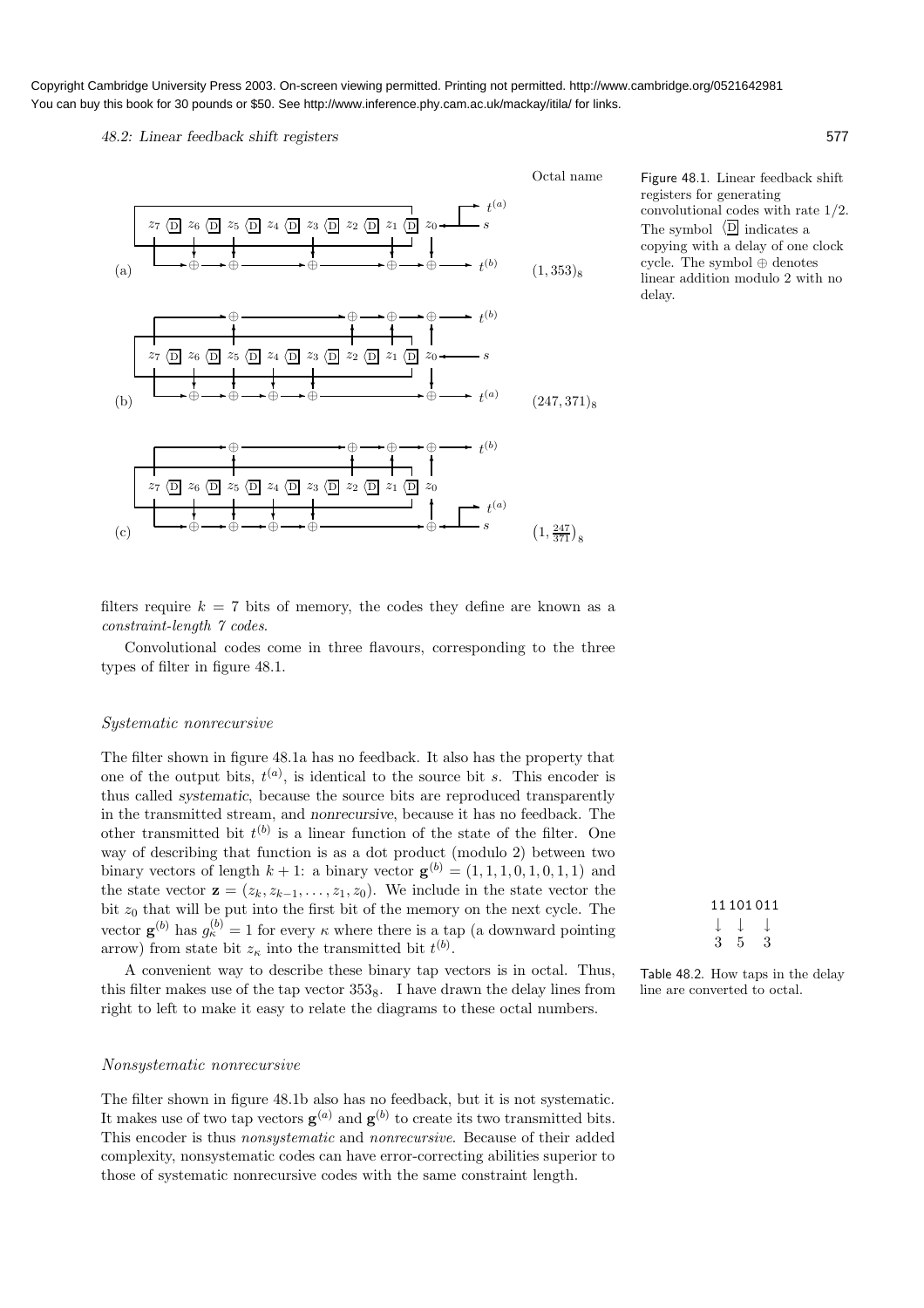578 **18** and Turbo Codes and Turbo Codes and Turbo Codes and Turbo Codes and Turbo Codes and Turbo Codes and Turbo Codes and Turbo Codes and Turbo Codes and Turbo Codes and Turbo Codes and Turbo Codes and Turbo Codes and T

#### Systematic recursive

The filter shown in figure 48.1c is similar to the nonsystematic nonrecursive filter shown in figure 48.1b, but it uses the taps that formerly made up  $\mathbf{g}^{(a)}$ to make a linear signal that is fed back into the shift register along with the source bit. The output  $t^{(b)}$  is a linear function of the state vector as before. The other output is  $t^{(a)} = s$ , so this filter is systematic.

A recursive code is conventionally identified by an octal ratio, e.g., figure 48.1c's code is denoted by  $(247/371)_8$ .

#### Equivalence of systematic recursive and nonsystematic nonrecursive codes

The two filters in figure 48.1b,c are code-equivalent in that the sets of codewords that they define are identical. For every codeword of the nonsystematic nonrecursive code we can choose a source stream for the other encoder such that its output is identical (and vice versa).

To prove this, we denote by p the quantity  $\sum_{\kappa=1}^k g_{\kappa}^{(a)} z_{\kappa}$ , as shown in figure 48.3a and b, which shows a pair of smaller but otherwise equivalent filters. If the two transmissions are to be equivalent – that is, the  $t^{(a)}$ s are equal in both figures and so are the  $t^{(b)}s$  – then on every cycle the source bit in the systematic code must be  $s = t^{(a)}$ . So now we must simply confirm that for this choice of s, the systematic code's shift register will follow the same state sequence as that of the nonsystematic code, assuming that the states match initially. In figure 48.3a we have

$$
t^{(a)} = p \oplus z_0^{\text{nonrecursive}} \tag{48.1}
$$

whereas is figure 48.3b we have

$$
z_0^{\text{recursive}} = t^{(a)} \oplus p. \tag{48.2}
$$

Substituting for  $t^{(a)}$ , and using  $p \oplus p = 0$  we immediately find

$$
z_0^{\text{recursive}} = z_0^{\text{nonrecursive}}.\tag{48.3}
$$

Thus, any codeword of a nonsystematic nonrecursive code is a codeword of a systematic recursive code with the same taps – the same taps in the sense that there are vertical arrows in all the same places in figure  $48.3(a)$  and  $(b)$ , though one of the arrows points up instead of down in (b).

Now, while these two codes are equivalent, the two encoders behave differently. The nonrecursive encoder has a finite impulse response, that is, if one puts in a string that is all zeroes except for a single one, the resulting output stream contains a finite number of ones. Once the one bit has passed through all the states of the memory, the delay line returns to the all-zero state. Figure 48.4a shows the state sequence resulting from the source string  $s = (0, 0, 1, 0, 0, 0, 0, 0).$ 

Figure 48.4b shows the trellis of the recursive code of figure 48.3b and the response of this filter to the same source string  $s = (0, 0, 1, 0, 0, 0, 0)$ . The filter has an infinite impulse response. The response settles into a periodic state with period equal to three clock cycles.

 $\triangleright$  Exercise 48.1.<sup>[1]</sup> What is the input to the recursive filter such that its state sequence and the transmission are the same as those of the nonrecursive filter? (Hint: see figure 48.5.)



Figure 48.3. Two rate 1/2 convolutional codes with constraint length  $k = 2$ : (a) non-recursive; (b) recursive. The two codes are equivalent.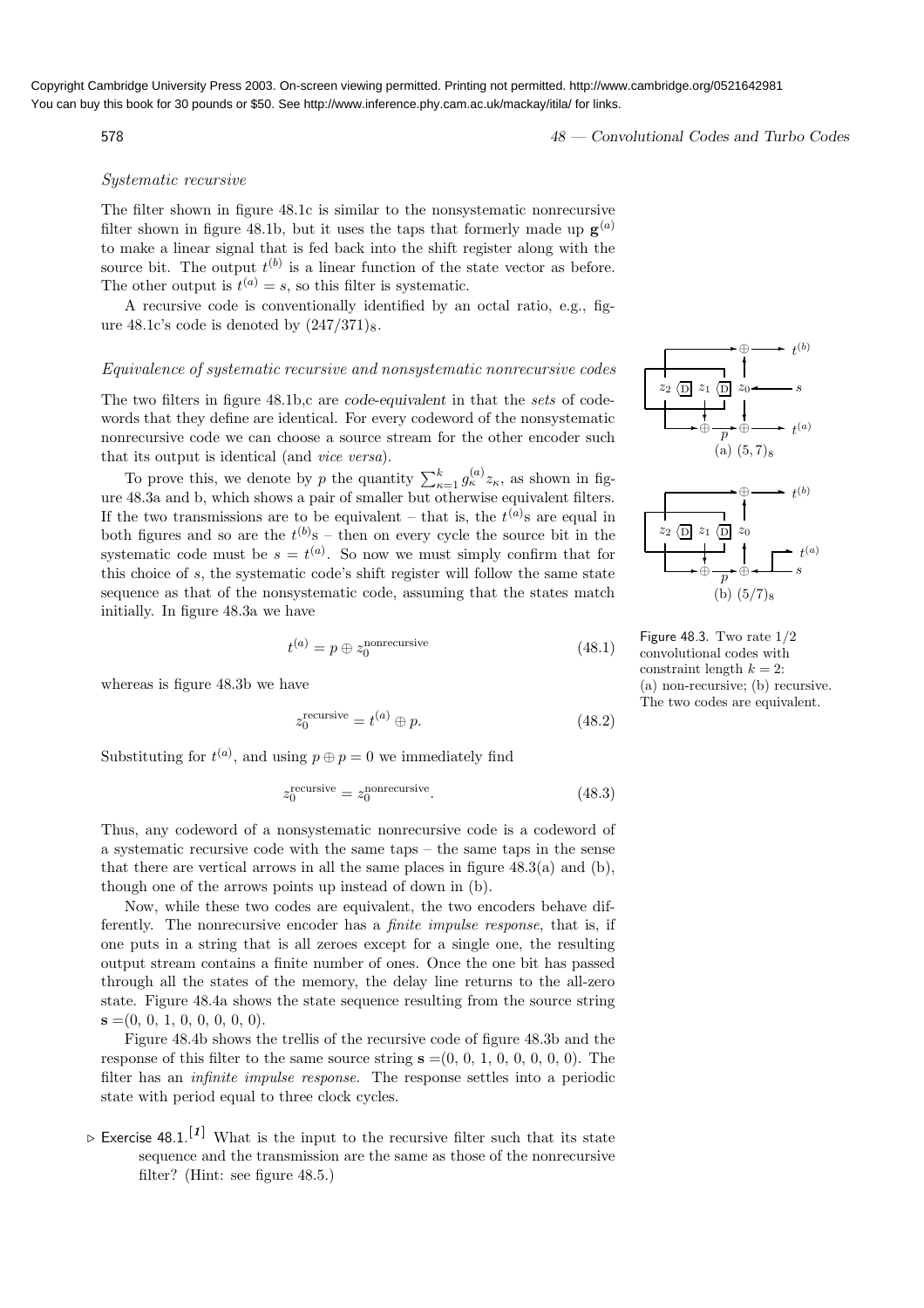# 48.2: Linear feedback shift registers 579

(a)

 $00$ 

 $01$ 

10

11

Figure 48.4. Trellises of the rate 1/2 convolutional codes of figure 48.3. It is assumed that the initial state of the filter is  $(z_2, z_1) = (0, 0)$ . Time is on the horizontal axis and the state of the filter at each time step is the vertical coordinate. On the line segments are shown the emitted symbols  $t^{(a)}$  and  $t^{(b)}$ , with stars for '1' and boxes for '0'. The paths taken through the trellises when the source sequence is 00100000 are highlighted with a solid line. The light dotted lines show the state trajectories that are possible for other source sequences.



source 0 0 1 1 1 0 0 0

transmit 0 0 0 0 1 1 1 0 1 1 0 0 0 0 0 0 source 0 0 1 0 0 0 0 0 0

्<br>स्रोत

.<br>O

.<br>Fil

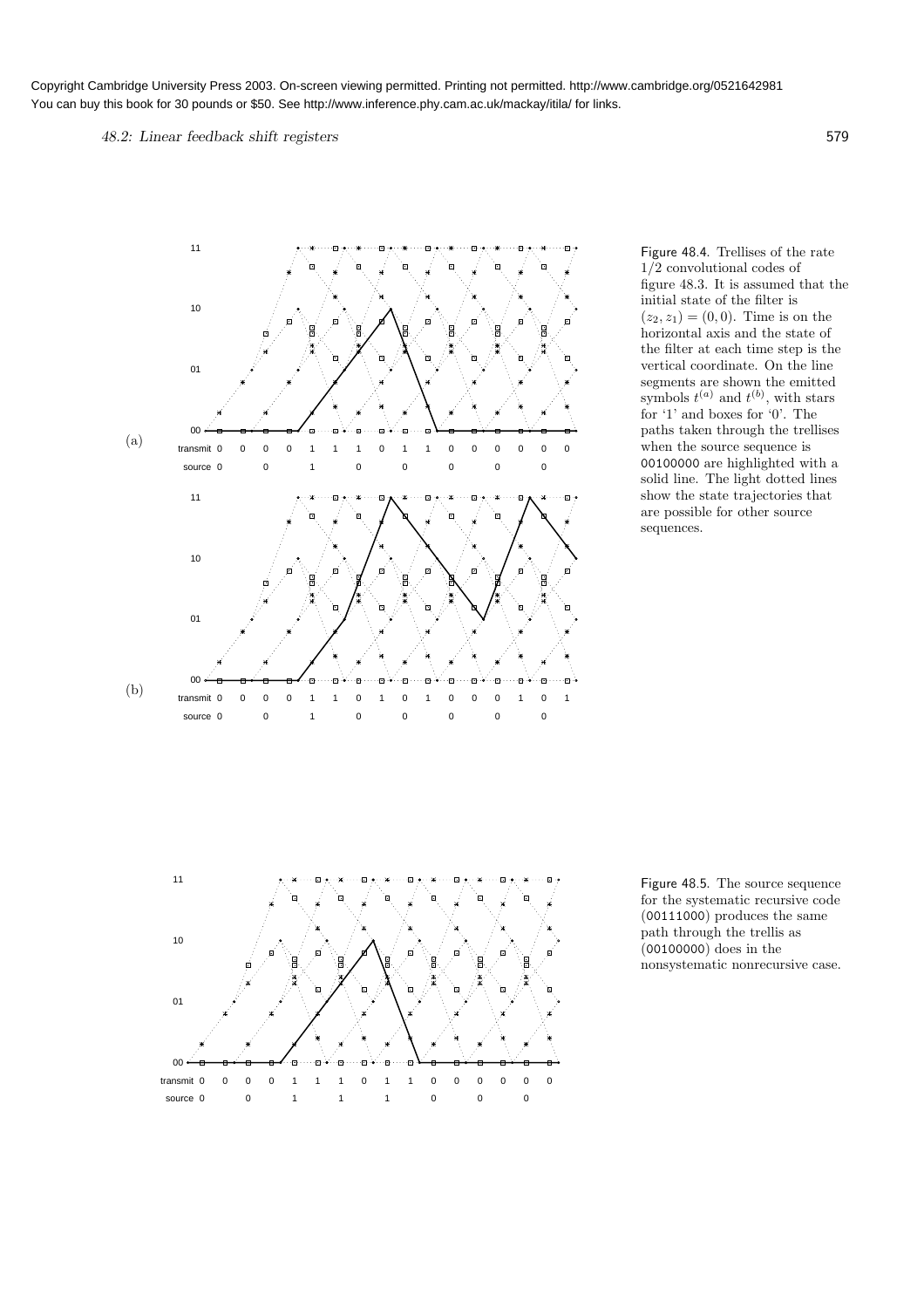# 580 48 — Convolutional Codes and Turbo Codes



In general a linear feedback shift register with  $k$  bits of memory has an impulse response that is periodic with a period that is at most  $2^k - 1$ , corresponding to the filter visiting every non-zero state in its state space.

Incidentally, cheap pseudorandom number generators and cheap cryptographic products make use of exactly these periodic sequences, though with larger values of  $k$  than 7; the random number seed or cryptographic key selects the initial state of the memory. There is thus a close connection between certain cryptanalysis problems and the decoding of convolutional codes.

# ▶ 48.3 Decoding convolutional codes

The receiver receives a bit stream, and wishes to infer the state sequence and thence the source stream. The posterior probability of each bit can be found by the sum–product algorithm (also known as the forward–backward or BCJR algorithm), which was introduced in section 25.3. The most probable state sequence can be found using the min–sum algorithm of section 25.3 (also known as the Viterbi algorithm). The nature of this task is illustrated in figure 48.6, which shows the cost associated with each edge in the trellis for the case of a sixteen-state code; the channel is assumed to be a binary symmetric channel and the received vector is equal to a codeword except that one bit has been flipped. There are three line styles, depending on the value of the likelihood: thick solid lines show the edges in the trellis that match the corresponding two bits of the received string exactly; thick dotted lines show edges that match one bit but mismatch the other; and thin dotted lines show the edges that mismatch both bits. The min–sum algorithm seeks the path through the trellis that uses as many solid lines as possible; more precisely, it minimizes the cost of the path, where the cost is zero for a solid line, one for a thick dotted line, and two for a thin dotted line.

 $\triangleright$  Exercise 48.2.<sup>[1, p.583]</sup> Can you spot the most probable path and the flipped bit?

Figure 48.6. The trellis for a  $k = 4$ code painted with the likelihood function when the received vector is equal to a codeword with just one bit flipped. There are three line styles, depending on the value of the likelihood: thick solid lines show the edges in the trellis that match the corresponding two bits of the received string exactly; thick dotted lines show edges that match one bit but mismatch the other; and thin dotted lines show the edges that mismatch both bits.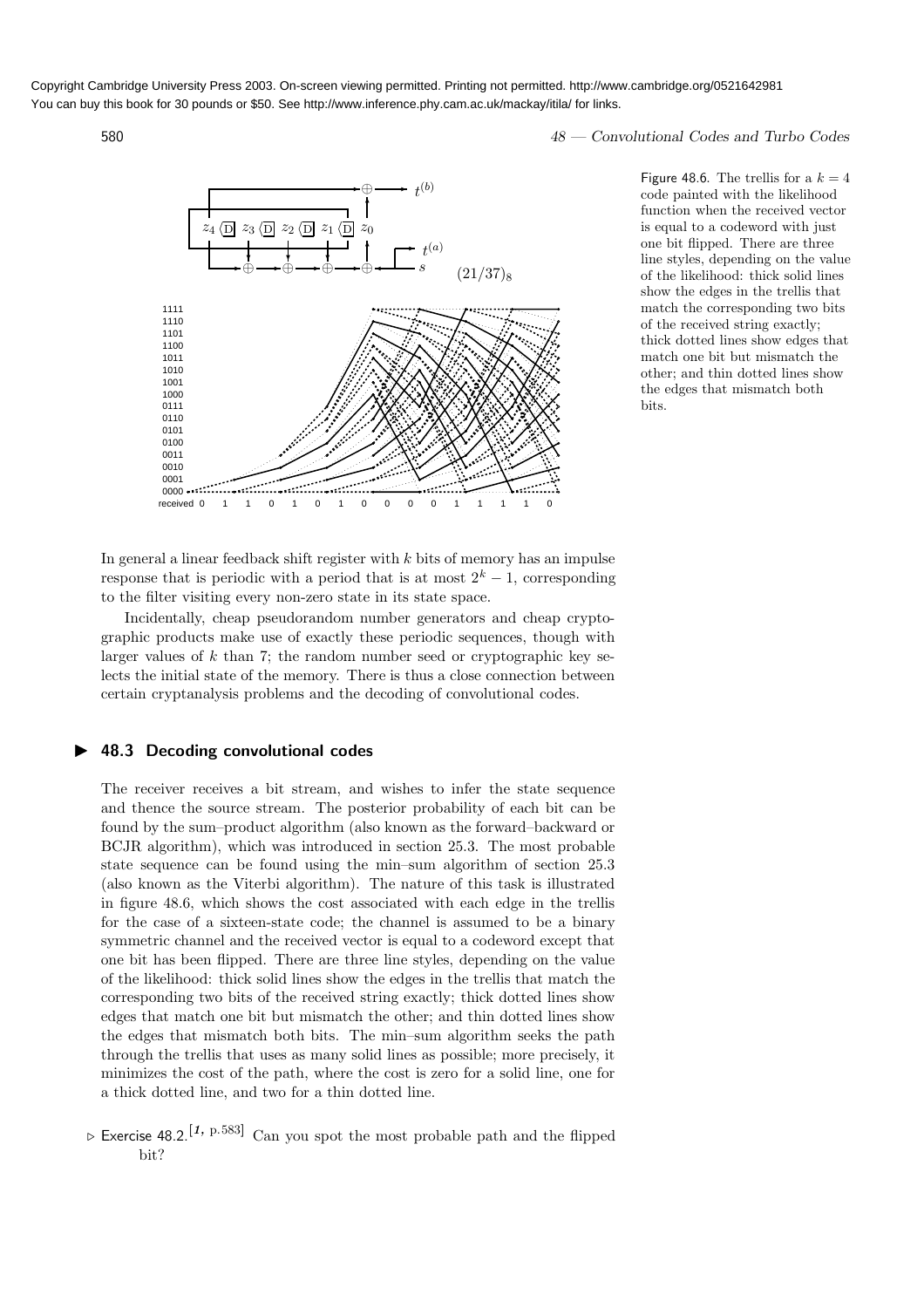48.4: Turbo codes 581





#### Unequal protection

A defect of the convolutional codes presented thus far is that they offer unequal protection to the source bits. Figure 48.7 shows two paths through the trellis that differ in only two transmitted bits. The last source bit is less well protected than the other source bits. This unequal protection of bits motivates the termination of the trellis.

A terminated trellis is shown in figure 48.8. Termination slightly reduces the number of source bits used per codeword. Here, four source bits are turned into parity bits because the  $k = 4$  memory bits must be returned to zero.

# ▶ 48.4 Turbo codes

An  $(N, K)$  turbo code is defined by a number of constituent convolutional encoders (often, two) and an equal number of interleavers which are  $K \times K$ permutation matrices. Without loss of generality, we take the first interleaver to be the identity matrix. A string of  $K$  source bits is encoded by feeding them into each constituent encoder in the order defined by the associated interleaver, and transmitting the bits that come out of each constituent encoder. Often the first constituent encoder is chosen to be a systematic encoder, just like the recursive filter shown in figure 48.6, and the second is a non-systematic one of rate 1 that emits parity bits only. The transmitted codeword then consists of



Figure 48.10. The encoder of a turbo code. Each box  $C_1, C_2$ , contains a convolutional code. The source bits are reordered using a permutation  $\pi$  before they are fed to  $C_2$ . The transmitted codeword is obtained by concatenating or interleaving the outputs of the two convolutional codes.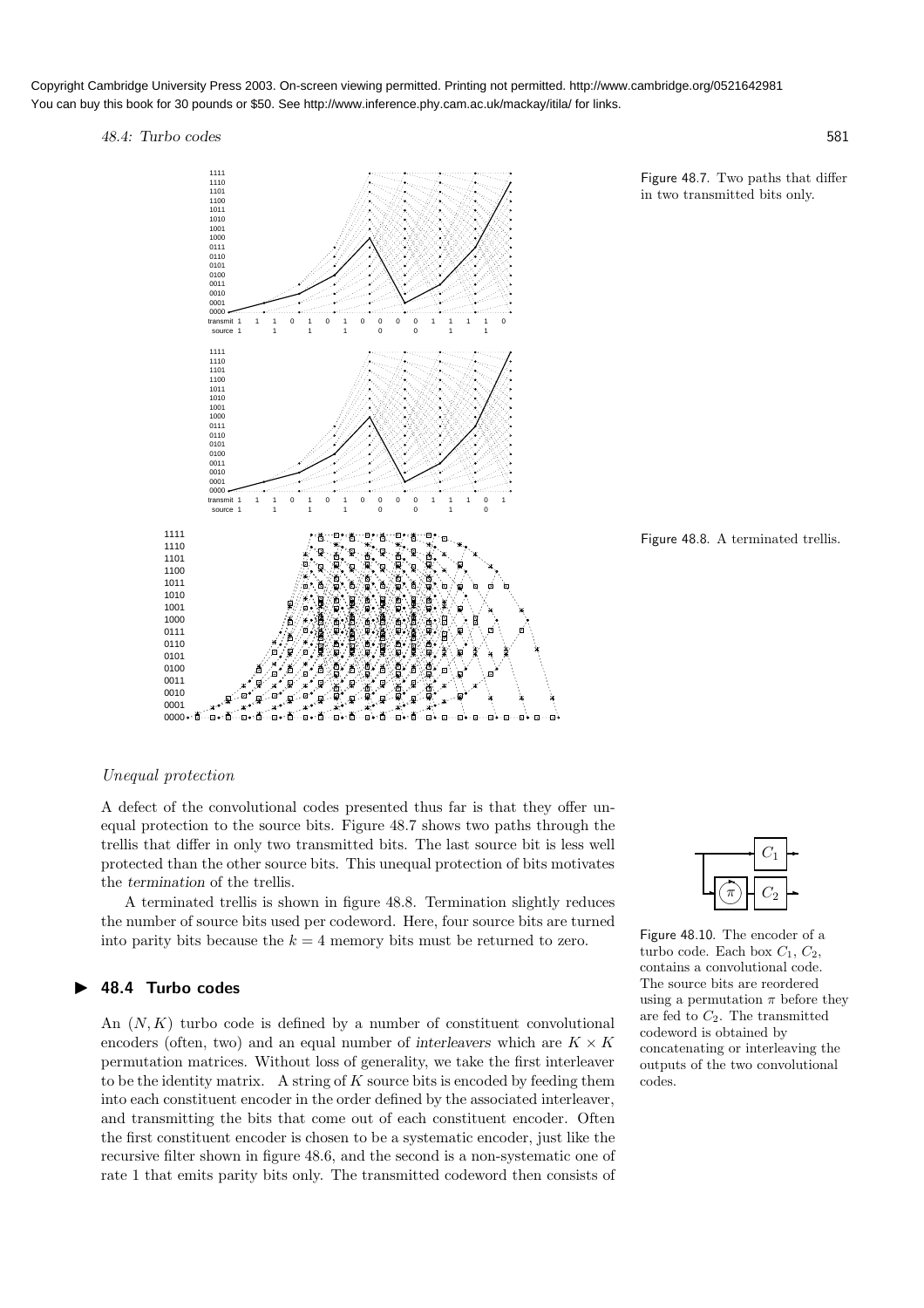

Figure 48.9. Rate- $1/3$  (a) and rate- $1/2$  (b) turbo codes represented as factor graphs. The circles represent the codeword bits. The two rectangles represent trellises of rate 1/2 convolutional codes, with the systematic bits occupying the left half of the rectangle and the parity bits occupying the right half. The puncturing of these constituent codes in the rate  $1/2$  turbo code is represented by the lack of connections to half of the parity bits in each trellis.

K source bits followed by  $M_1$  parity bits generated by the first convolutional code and  $M_2$  parity bits from the second. The resulting turbo code has rate  $1/3$ .

The turbo code can be represented by a factor graph in which the two trellises are represented by two large rectangular nodes (figure  $48.9a$ ); the K source bits and the first  $M_1$  parity bits participate in the first trellis and the  $K$ source bits and the last  $M_2$  parity bits participate in the second trellis. Each codeword bit participates in either one or two trellises, depending on whether it is a parity bit or a source bit. Each trellis node contains a trellis exactly like the terminated trellis shown in figure 48.8, except one thousand times as long. [There are other factor graph representations for turbo codes that make use of more elementary nodes, but the factor graph given here yields the standard version of the sum–product algorithm used for turbo codes.]

If a turbo code of smaller rate such as  $\frac{1}{2}$  is required, a standard modification to the rate- $\frac{1}{3}$  code is to puncture some of the parity bits (figure 48.9b).

Turbo codes are decoded using the sum–product algorithm described in Chapter 26. On the first iteration, each trellis receives the channel likelihoods, and runs the forward–backward algorithm to compute, for each bit, the relative likelihood of its being 1 or 0, given the information about the other bits. These likelihoods are then passed across from each trellis to the other, and multiplied by the channel likelihoods on the way. We are then ready for the second iteration: the forward–backward algorithm is run again in each trellis using the updated probabilities. After about ten or twenty such iterations, it's hoped that the correct decoding will be found. It is common practice to stop after some fixed number of iterations, but we can do better.

As a stopping criterion, the following procedure can be used at every iteration. For each time-step in each trellis, we identify the most probable edge, according to the local messages. If these most probable edges join up into two valid paths, one in each trellis, and if these two paths are consistent with each other, it is reasonable to stop, as subsequent iterations are unlikely to take the decoder away from this codeword. If a maximum number of iterations is reached without this stopping criterion being satisfied, a decoding error can be reported. This stopping procedure is recommended for several reasons: it allows a big saving in decoding time with no loss in error probability; it allows decoding failures that are detected by the decoder to be so identified – knowing that a particular block is definitely corrupted is surely useful information for the receiver! And when we distinguish between detected and undetected errors, the undetected errors give helpful insights into the low weight codewords